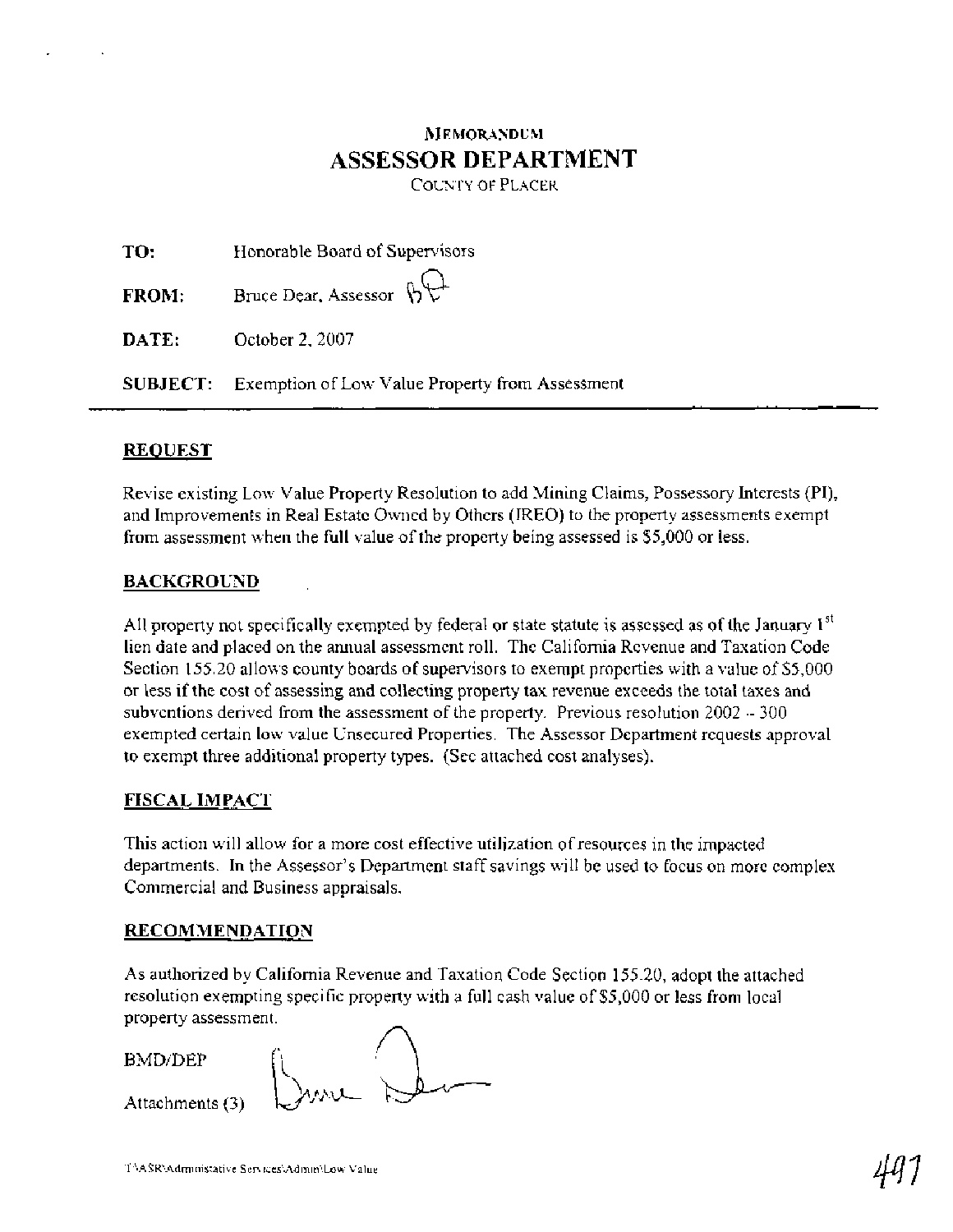## **Attachment A**

 $\mathcal{L}^{\mathcal{L}}$  and  $\mathcal{L}^{\mathcal{L}}$ 

| <b>Type of Property</b>  | # of<br><b>Assessments</b> | Assessed<br>Value | Total<br>Revenue | County<br>Costs | <b>Savings</b> |  |
|--------------------------|----------------------------|-------------------|------------------|-----------------|----------------|--|
| 807 Mining Claims        | 476                        | 518,178           | 5,700            | 29,081          | 23,381         |  |
| <b>850 IREO</b>          |                            | 17,618            | 194              | 499             | 305            |  |
| 860 Possessory Interests | 20                         | 42,620            | 469              | 1,427           | 958            |  |
| Total                    | 503                        | 578,416           | 6,363            | 31,007          | 24,644         |  |

## **REVENUE** / **COST COMPARISON WITH \$5,000 OR LESS LOW VALUE THESHOLD**

 $\sim 10^{-10}$ 

 $\Delta \phi = 0.01$  and  $\Delta \phi = 0.01$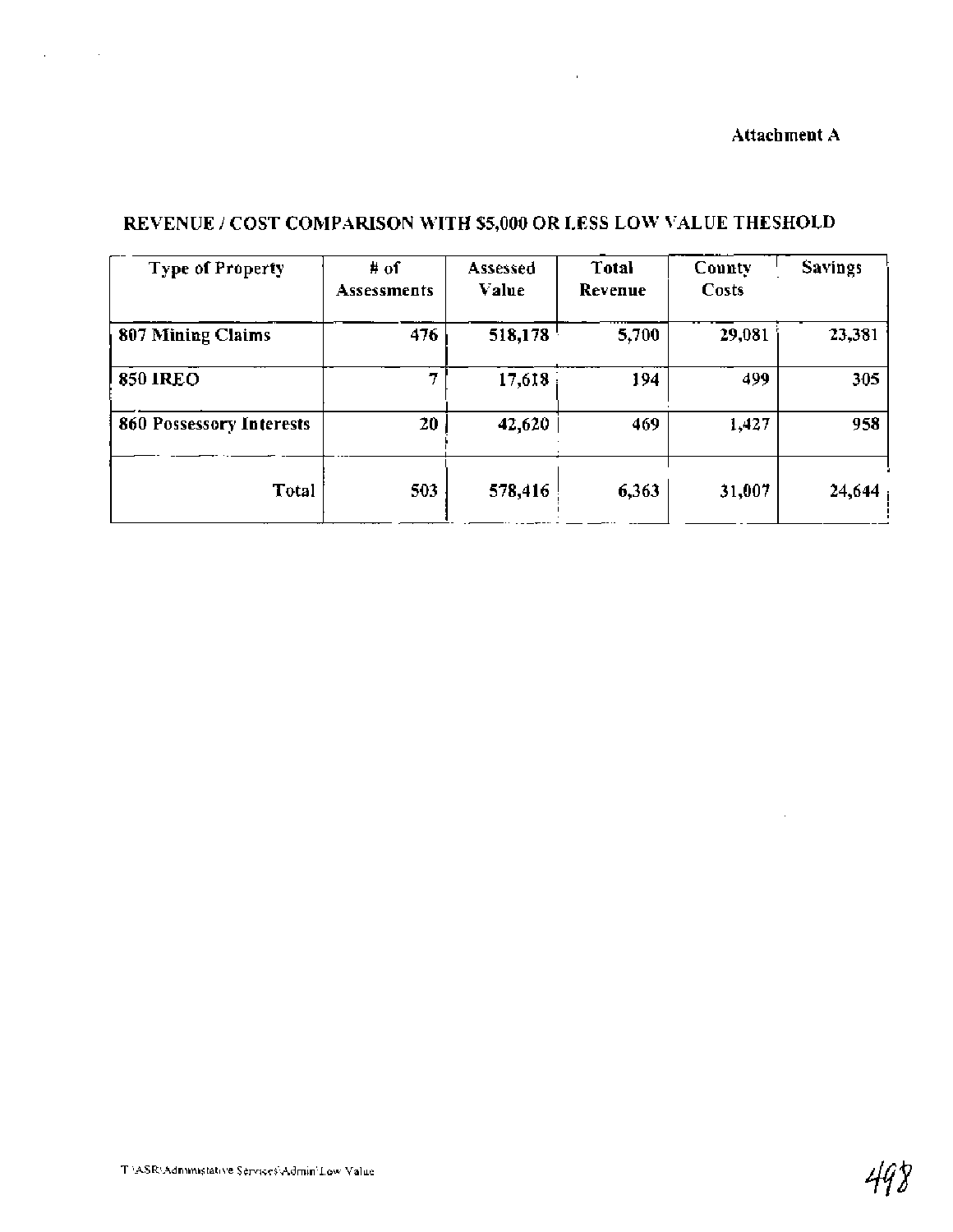|                                                             | Costs     | % of Cost per<br>Assessment | Assessment<br><b>Share of Cost</b> |
|-------------------------------------------------------------|-----------|-----------------------------|------------------------------------|
| <b>Direct Labor</b>                                         | 12,799    | 100%                        | 12,799                             |
| <b>Indirect Labor Costs</b>                                 | 244,312   | .003%                       | 733                                |
| <b>Administrative Costs</b>                                 | 1,279,736 | .003%                       | 3,839                              |
| <b>Services and Supplies</b>                                | 801,683   | .003%                       | 2,405                              |
| <b>Total Assessor Costs</b>                                 |           |                             | 19,776                             |
| <b>Assessor Cost per mining claim</b>                       |           |                             | 49.81                              |
| assessment                                                  |           |                             |                                    |
| Auditor cost per assessment                                 |           |                             | 3.05                               |
| Treasurer cost per assessment                               |           |                             | 8.23                               |
| <b>Total Assessment costs</b>                               |           |                             | 61.09                              |
| Average tax rate                                            |           | $1.1\%$                     |                                    |
| <b>Low Value Threshold</b>                                  |           |                             | 5,554                              |
| Labor costs to assess all mining claims                     |           |                             | 29,325                             |
| Labor costs to assess low value mining<br>claim assessments |           |                             | 29,081                             |

## COST ANALYSIS **807** - MINING CLAIMS

## COST ANALYSIS **<sup>850</sup>**- IREO and **860** - PI

|                                                          | Costs     | % of Cost per | Assessment           |
|----------------------------------------------------------|-----------|---------------|----------------------|
|                                                          |           | Assessment    | <b>Share of Cost</b> |
| <b>Direct Labor</b>                                      | 31,943    | 100%          | 31,943               |
| <b>Indirect Labor Costs</b>                              | 264,668   | .004          | 1,059                |
| <b>Administrative Costs</b>                              | 1,321,233 | .004          | 5,285                |
| <b>Services and Supplies</b>                             | 801683    | .004          | 3,207                |
| <b>Total Assessor Costs</b>                              |           |               | 41,493               |
| Assessor Cost per IREO / PI assessment                   |           |               | 60.05                |
| Auditor cost per assessment                              |           |               | 3.05                 |
| Treasurer cost per assessment                            |           |               | 8.23                 |
| <b>Total Assessment costs</b>                            |           |               | 71.33                |
| Average tax rate                                         |           | $1.1\%$       |                      |
| Low Value Threshold                                      |           |               | 6,485                |
| Labor costs to assess all IREO / PI's                    |           |               | 49,288               |
| Labor costs to assess low value JREO /<br>PI assessments |           |               | 1,26                 |

 $\sim 10^{11}$  km  $^{-1}$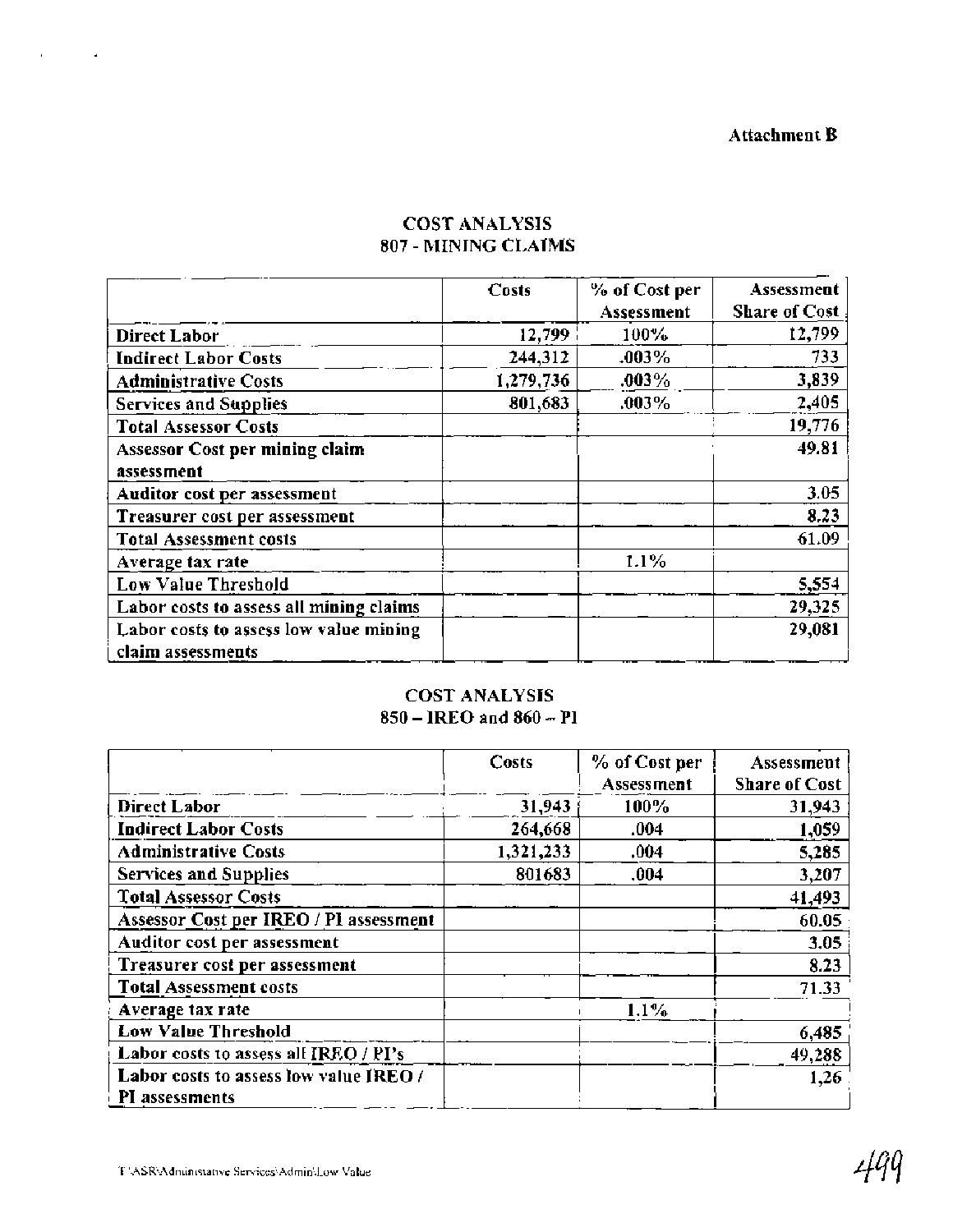#### **Placer County Cost Analysis Mining Claims** Attachment C

Direct Labor Costs

|       | FY 05/06                       |      |            |
|-------|--------------------------------|------|------------|
|       | <b>Direct Costs</b>            |      |            |
| 02427 | Mining claims                  | 43   | 1,407      |
| 03013 | Mining claims                  | 82   | 3,518      |
| 04014 | Mines & Quarries               | 160  | 7,874      |
|       |                                | 285  | 12,799     |
|       | Indirect Costs                 |      |            |
| 02401 | Training                       | 153  | 4,949      |
| 02402 | Meetings                       | 60   | 1,809      |
| 03001 | Training                       | 898  | 40,100     |
| 03002 | Meetings                       | 402  | 19,237     |
| 03005 | Supervision                    | 984  | 59,319     |
| 04001 | Training                       | 486  | 24,519     |
| 04002 | Meetings                       | 198  | 11,161     |
| 04005 | Supervision                    | 1435 | 83,218     |
|       | times .003                     |      | 733        |
|       | <b>Administrative Costs</b>    |      |            |
|       | Dept. Management hours         |      | 230,450    |
|       | Standards hours                |      | 171,228    |
|       | IT Manager hours               |      | 126,302    |
|       | IT staff hours                 |      | 194,343    |
|       | Admin Services hours           |      | 256,087    |
|       | Appraisal Group management     |      | 301,326    |
|       | times .003                     |      | 3,839.21   |
|       | Supplies & Services            |      | 801,683    |
|       | times .003                     |      | 2,405.05   |
|       | Total                          |      | 19,776.193 |
|       | Assessor cost per assessment   |      | 49.81      |
|       | Auditor cost per assessment    |      | 3.05       |
|       | Treasurer cost per assessment  |      | 8.23       |
|       | Total                          |      | 61.09      |
|       | Average tax rate               |      | 1.1%       |
|       | Low Value Theshold             |      | 5,554      |
|       | Labor costs                    |      | 29,325.16  |
|       | Labor saving for 476 low value |      | 29,080.79  |
|       | Number of assessments          |      |            |
|       | Mining Claims                  | 480  |            |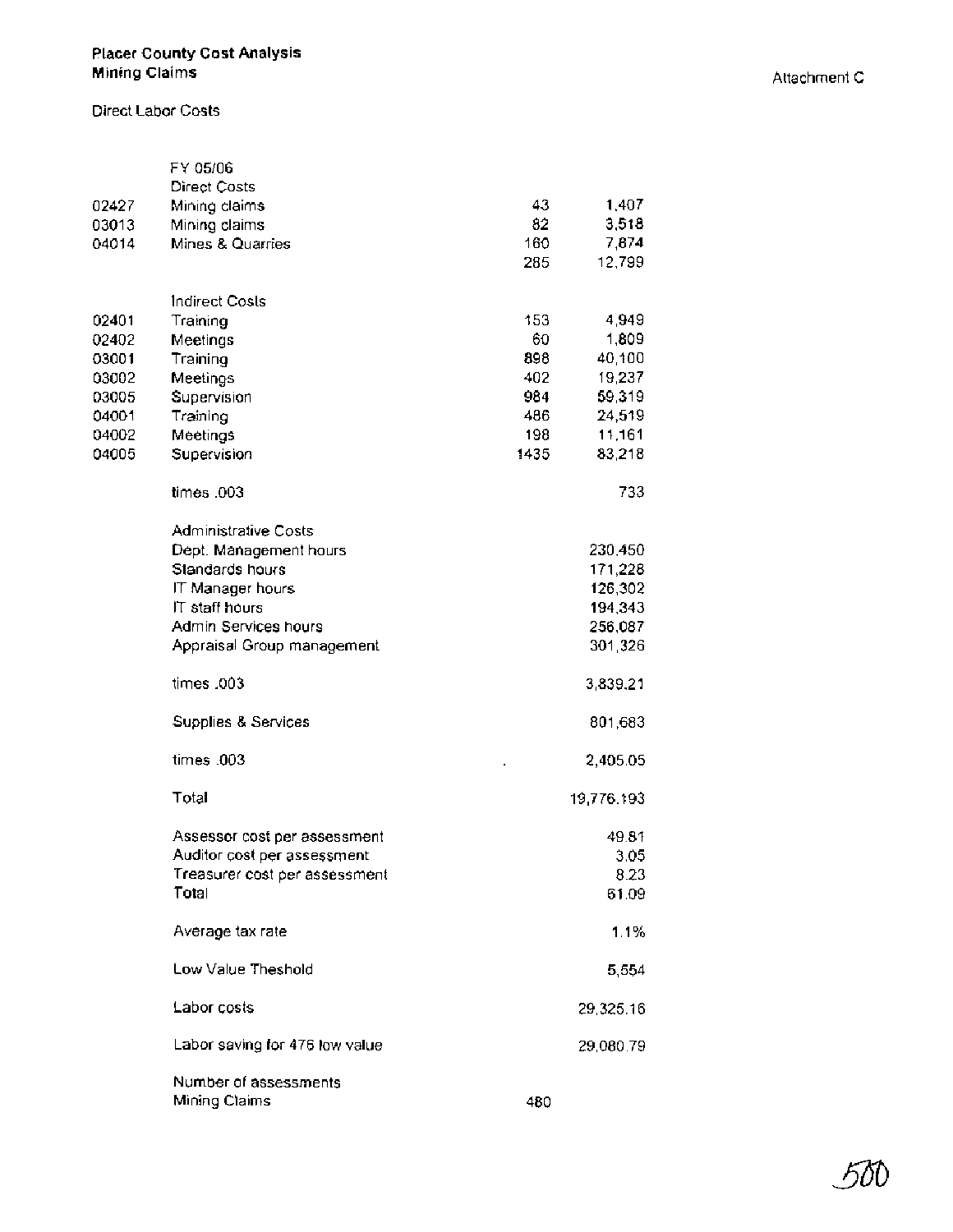#### **IRE0 /PI** Cost Analysis

Attachment C

-501

| Direct Labor Costs    |                                |            |         |         |         |
|-----------------------|--------------------------------|------------|---------|---------|---------|
| PCA                   | Description                    | Hours      | Cost    |         |         |
| 04013                 | Possessory Interests           | 220        | 10,785  |         | 10785   |
| 05013                 | Possessory Interests           | 81         | 6,046   |         | 6046    |
| 07009                 | Possessory Interest Support    | 100        | 4,039   |         | 4039    |
| 07010                 | <b>IREO Support</b>            | 4          | 160     | 160     |         |
| 07014                 | PI Change in Ownership         | 195        | 8,928   |         | 8928    |
| 07015                 | PI New Construction            | 22         | 1,413   |         | 1413    |
| 07019                 | IREO CIO                       | 5          | 248     | 248     |         |
| 07020                 | <b>IREO New Construction</b>   | 6          | 324     | 324     |         |
|                       |                                | 633        | 31,943  | 732     | 31,211  |
| <b>Indirect Costs</b> |                                |            |         |         |         |
| 04001                 | Training                       |            | 19,452  | 19,452  | 19,452  |
| 04002                 | Meetings                       |            | 14,099  | 14,099  | 14,099  |
| 04005                 | Supervision                    |            | 65,278  | 65,278  | 65,278  |
| 05001                 | Training                       |            | 32,125  | 32,125  | 32,125  |
| 05002                 | Meetings                       |            | 18,505  | 18,505  | 18,505  |
| 05005                 | Supervision                    |            | 106,967 | 106,967 | 106,967 |
| 07001                 | Training                       |            | 770     | 770     | 770     |
| 07002                 | Meetings                       |            | 1,540   | 1,540   | 1,540   |
| 07003                 | Supervision                    |            | 5,932   | 5,932   | 5,932   |
|                       |                                |            |         |         |         |
|                       | times.004                      |            | 1,059   | 371     | 688     |
|                       | Administrative Costs           |            |         |         |         |
|                       | Dept Management regular hours  |            | 281,496 | 281,496 | 281,496 |
|                       | Standards Group regular hours  |            | 178,999 | 178,999 | 178,999 |
|                       | IT Manager regular hours       |            | 124,105 | 124,105 | 124,105 |
|                       | IT Section regular hours       |            | 229,043 | 229,043 | 229,043 |
|                       | Appraisal Group manager hours  |            | 244,248 | 244,248 | 244,248 |
|                       | Admin Services regular hours   |            | 263,342 | 263,342 | 263,342 |
|                       | times .004                     |            | 5,285   | 1,850   | 3,435   |
|                       | Services & Supplies costs      |            | 801,683 | 801,683 | 801,683 |
|                       | times .004                     |            | 3,207   | 1,122   | 2,084   |
|                       | Total                          |            | 41,493  | 4,075   | 37,419  |
|                       | Assessor cost per assessment   |            | 60.05   | 16.56   | 84.09   |
|                       | Auditor cost per assessment    |            | 3.05    | 3.05    | 3.05    |
|                       | Treasurer cost per assessment  |            | 8.23    | 8.23    | 8.23    |
|                       |                                |            | 71.33   | 27.84   | 95.37   |
|                       | Average tax rate               |            | 1.1%    |         |         |
|                       | Low Value Theshold             |            | 6,485   |         |         |
|                       | Labor costs                    |            | 49,288  |         |         |
|                       | Labor Savings for 27 low value |            | 1,926   |         |         |
|                       | Number of assessments          | Taxable    |         |         |         |
|                       | <b>IREO's</b>                  | 246        |         |         |         |
|                       | PI - Land                      | 445<br>691 |         |         |         |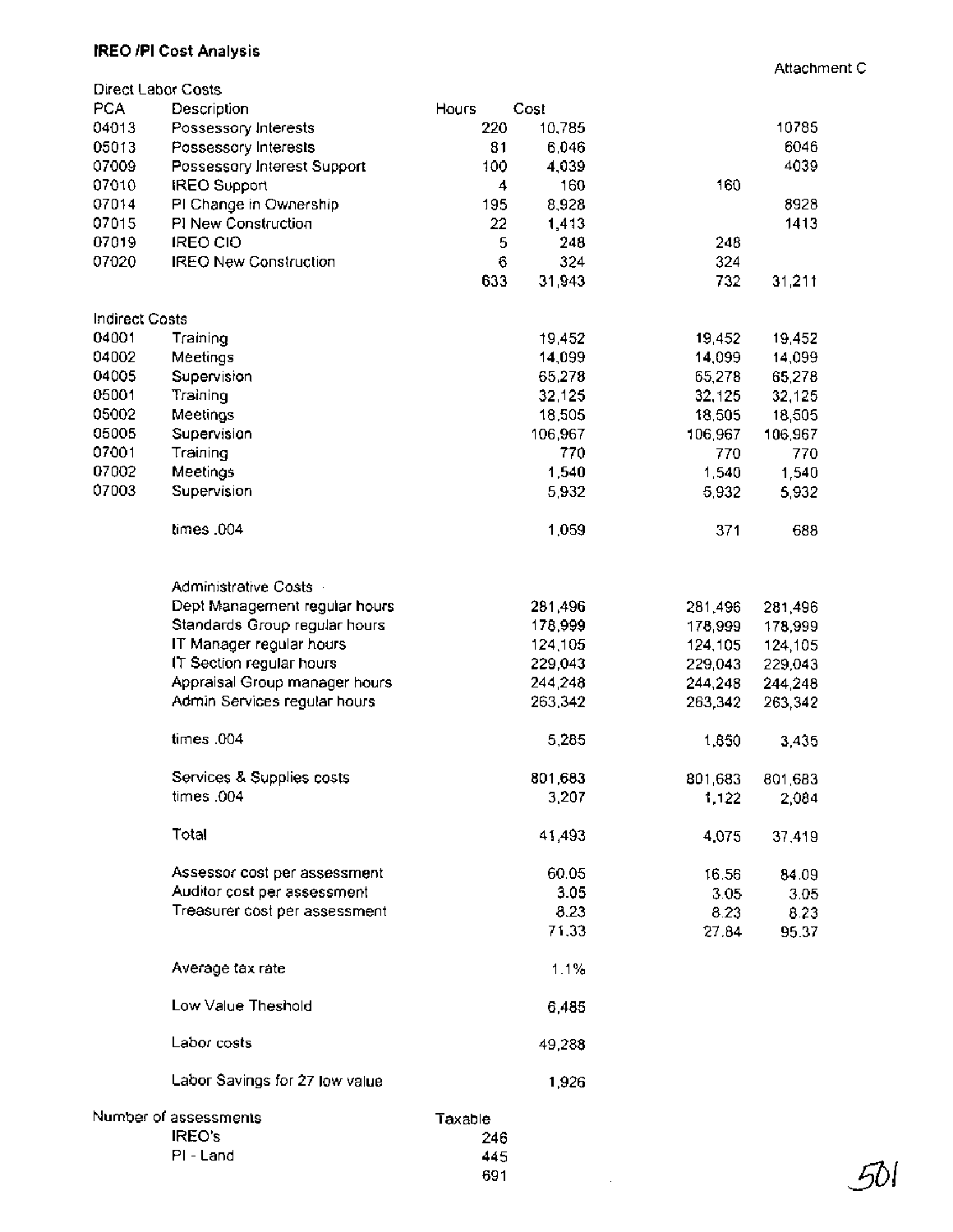# Before the Board of Supervisors County of Placer, State of California

In the matter of:  $\qquad \qquad$  Resol. No:  $\qquad \qquad$   $\qquad$   $\qquad$   $\qquad$   $\qquad$   $\qquad$   $\qquad$   $\qquad$   $\qquad$   $\qquad$   $\qquad$   $\qquad$   $\qquad$   $\qquad$   $\qquad$   $\qquad$   $\qquad$   $\qquad$   $\qquad$   $\qquad$   $\qquad$   $\qquad$   $\qquad$   $\qquad$   $\qquad$   $\qquad$   $\qquad$   $\qquad$   $\qquad$   $\qquad$ 

In the matter of: The County of Placer exempting  $Related to Ord. No:$ from Property Taxation specified property with a value of \$5,000 or less

The following Resolution was duly passed by the Board of Supervisors of the County of Placer at a regular meeting held on October 2, 2007 ...

by the following vote on roll call:

Ayes:

Noes:

Absent:

Signed and approved by me after its passage.

Chairman, Board of Supervisors

Attest: Clerk of said Board

THE BOARD OF SUPERVISORS OF THE COUNTY OF PLACER, STATE OF CALIFORNIA, DOES HEREBY RESOLVE THAT:

WHEREAS, the California Revenue and Taxation Code Section 155.20 provides that a county board of supervisors may exempt from property taxation real property with a full value so low that, if not exempt, the total taxes, special assessments and applicable subventions on the property would amount to less than the cost of assessing and collecting them; and

WHEREAS, the Assessor has advised, and the Board herby determines, that the cost of assessing the class of property comprising vessels, aircraft, unsecured property, business trade fixtures, possessory interests (PI), improvements on the real estate of other owners (IREO), and mining claims, with a full value of Five Thousand Dollars (\$5,000.00) or less exceeds the taxes and assessments that would be collected if such property were not exempt from taxation; and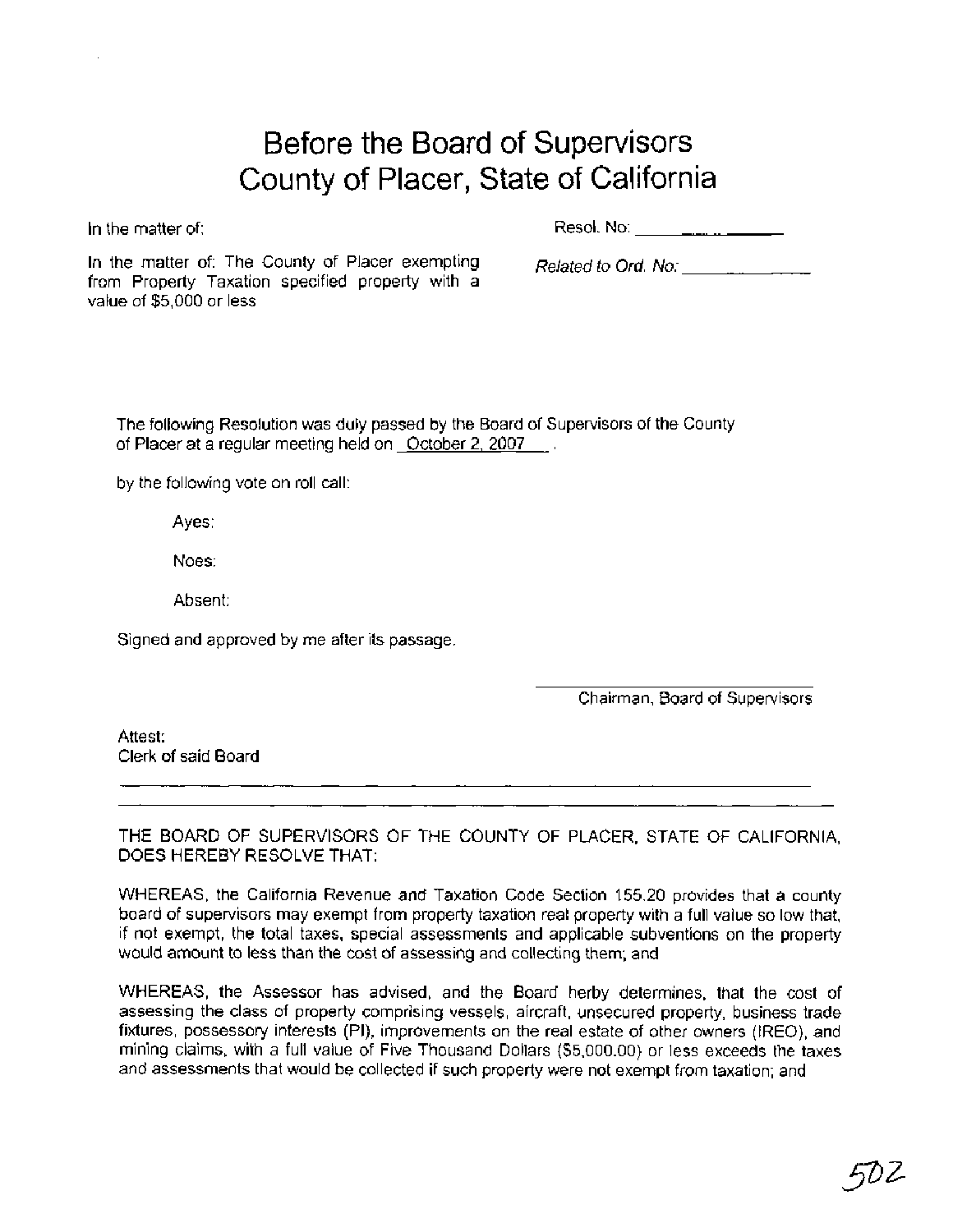NOW, THEREFORE, BE IT RESOLVED, except as provided below, that all vessels, aircraft, unsecured property, business trade fixtures, possessory interests (PI), improvements on the real estate of other owners (IREO), and mining claims having an assessed value of \$5,000 or less are hereafter exempt from property taxation.

The \$5,000 exemption above does not apply to an assessee whose total assessment from single or multiple locations within the same tax rate area for personal property, business trade fixtures, possessory interests (PI) and/or improvements on the real estate of other owners (IREO) exceeds \$5,000.